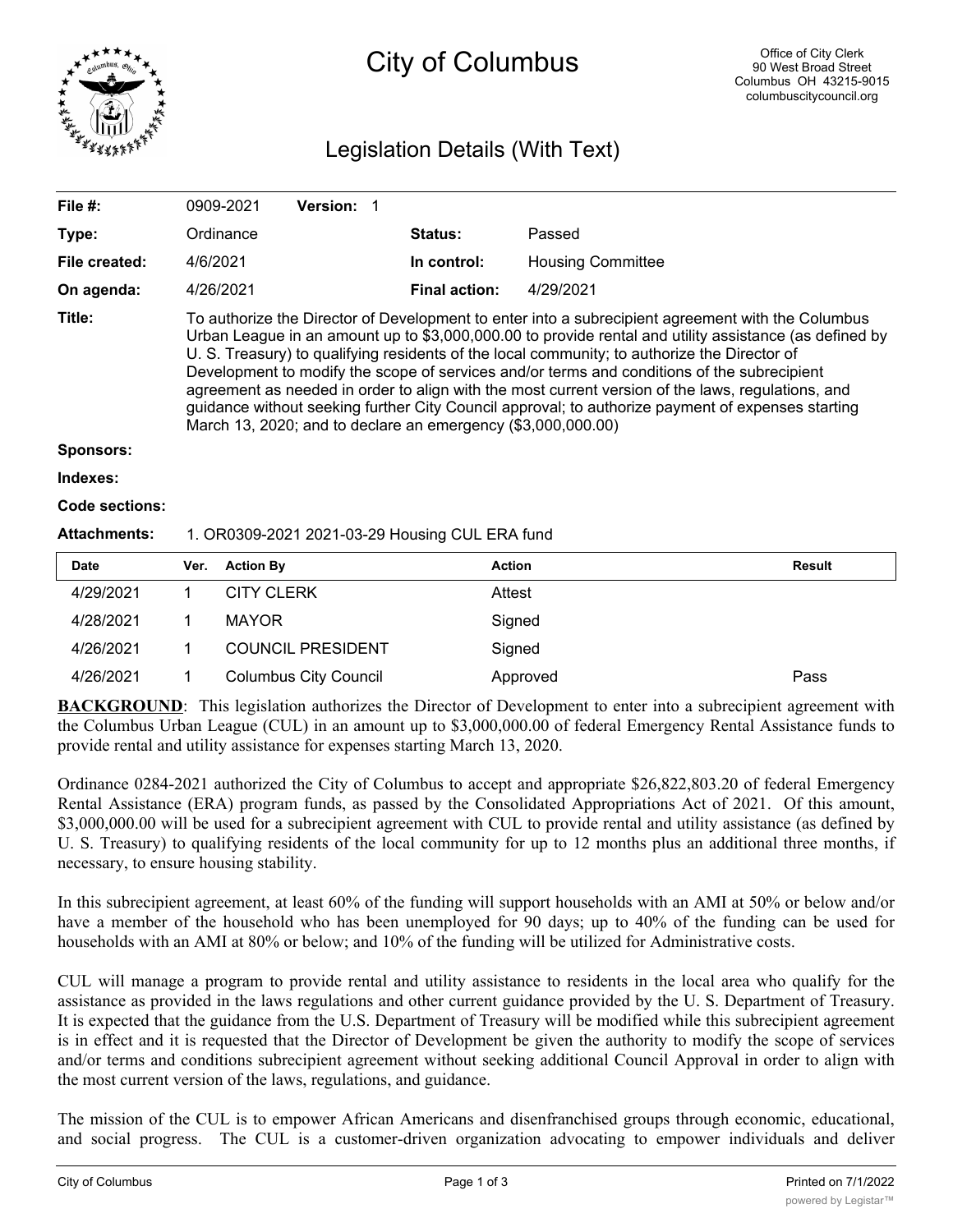## **File #:** 0909-2021, **Version:** 1

transformational services with integrity, innovation, and collaboration.

The CUL's three core strategies empower the community and drive economic transformation, foundational education, and family stabilization. The organization uniquely responds to the crises that trap families in poverty holistically, using intelligence, compassion, innovation, and an understanding that comes only from having truly walked a mile in their client's shoes.

The services included in this subrecipient agreement cannot be provided by existing city employees because these services are beyond the City's current staffing capacity to provide.

Emergency action is requested to address the impacts of the COVID-19 health emergency.

**FISCAL IMPACT**: Funding is provided to the City of Columbus from the Consolidated Appropriations Act of 2021 passed by Congress and signed into law December 27, 2020, and is available in the department's ERA budget.

**CONTRACT COMPLIANCE:** the vendor's vendor number is 006073 and is valid from 4/24/2020-4/24/2022

To authorize the Director of Development to enter into a subrecipient agreement with the Columbus Urban League in an amount up to \$3,000,000.00 to provide rental and utility assistance (as defined by U. S. Treasury) to qualifying residents of the local community; to authorize the Director of Development to modify the scope of services and/or terms and conditions of the subrecipient agreement as needed in order to align with the most current version of the laws, regulations, and guidance without seeking further City Council approval; to authorize payment of expenses starting March 13, 2020; and to declare an emergency (\$3,000,000.00)

**WHEREAS,** the Director of the Department of Development desires to enter into a subrecipient agreement with the Columbus Urban League (CUL) and authorize payment of expenses beginning March 13, 2020, to provide rental and utility assistance (as defined by U. S. Treasury) to qualifying residents of the local community for up to 12 months; and

**WHEREAS**, at least 60% of the funding will support households with an AMI at 50% or below and/or have a member of the household who has been unemployed for 90 days; up to 40% of the funding can be used for households with an AMI at 80% or below; and 10% of the funding will be utilized for Administrative costs; and

**WHEREAS**, it is expected that the guidance from the U.S. Department of Treasury will be modified while this subrecipient agreement is in effect and it is requested that the Director of Development be given the authority to modify the scope of services and/or terms and conditions of the subrecipient agreement without seeking additional Council Approval in order to align with the most current version of the laws, regulations, and guidance; and

**WHEREAS,** the mission of the CUL is to empower African Americans and disenfranchised groups through economic, educational, and social progress and the CUL is a customer-driven organization advocating to empower individuals and deliver transformational services with integrity, innovation, and collaboration; and

**WHEREAS**, the COVID-19 pandemic has resulted in much needed assistance when low income households have seen significant decreases in personal income due to COVID-19 and the public health emergency; and

**WHEREAS,** expenditure of ERA funding to provide low income households with financial assistance is necessary to address reduced income needed to pay rent and utility expenses caused by the COVID-19 public health emergency; and

**WHEREAS**, such expenditure of funds has not been previously accounted for in the 2021 Budget; and

**WHEREAS,** an emergency exists in the usual daily operation of the City in that it is immediately necessary to enter into a subrecipient agreement with CUL to address the impacts of the COVID-19 health emergency, all for the preservation of the public health, peace, property, safety and welfare; and **NOW THEREFORE**,